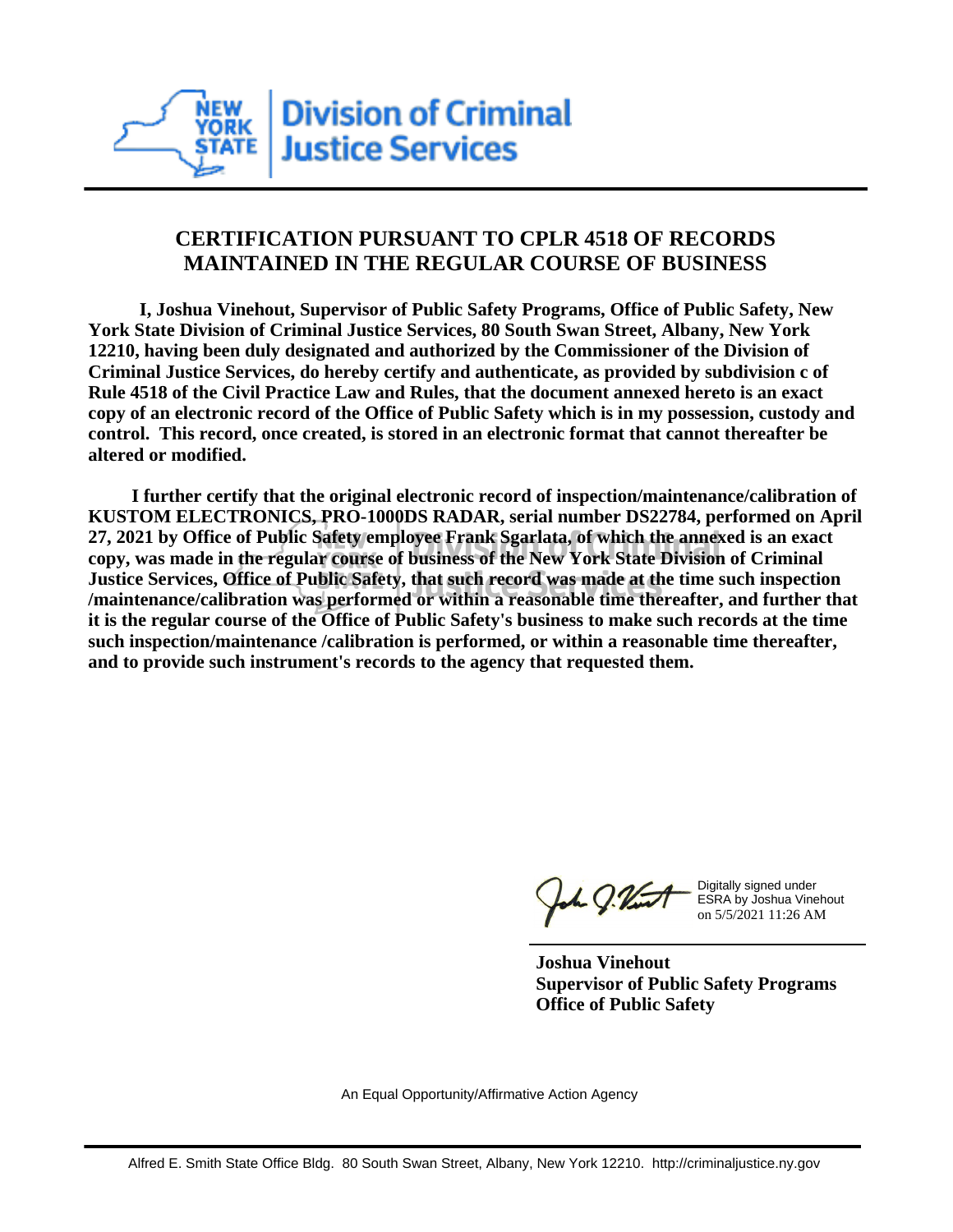## **RADAR RECORD OF INSPECTION / MAINTENANCE / CALIBRATION**

## **Name of Submitting Agency: Wayne County Sheriff`s Office Manufacturer: KUSTOM ELECTRONICS Model: PRO-1000DS Date: April 27, 2021 Serial Number: DS22784**

 **I hereby certify that KUSTOM ELECTRONICS RADAR, model PRO-1000DS, serial number DS22784/ / LA41543 / / N/A, has been calibrated using standards whose accuracies are established by the National Bureau of Standards, or have been derived by the ratio type of self calibration techniques. Calibration has been effected by controlled tests performed on the date indicated above.**

| <b>Test No</b> | <b>Internal Standard</b>                   | <b>Test Result</b> |
|----------------|--------------------------------------------|--------------------|
|                | 32 MPH                                     | 32 MPH             |
| <b>Test No</b> | <b>Certification Standard (Stationary)</b> | <b>Test Result</b> |
|                | 65 MPH                                     | 65 MPH             |
|                | 35 MPH<br>YORK                             | 35 MPH             |
| <b>Test No</b> | <b>Certification Standard (Moving)</b>     | <b>Test Result</b> |
|                | 65 MPH                                     | <b>30 MPH</b>      |
|                | <b>35 MPH</b>                              |                    |

**Turning Fork Certification / Date of Certification: April 27, 2021**

| <b>Serial Number</b> | Frequency | <b>Test Result</b> |
|----------------------|-----------|--------------------|
| 36101                |           | 65 MPH             |

**The above stated tuning fork has been tested and found to oscillate at 4730 Hertz. It will cause a calibration signal of 65 MPH when used with a Doppler traffic radar operating at 24,150 Mhz.**

| <b>Serial Number</b> | <b>Frequency</b> | <b>Test Result</b> |
|----------------------|------------------|--------------------|
| 39781                | 2540 HZ          | 35 MPH             |

**The above stated tuning fork has been tested and found to oscillate at 2540 Hertz. It will cause a calibration signal of 35 MPH when used with a Doppler traffic radar operating at 24,150 Mhz.**

 **I further certify that the entries made in these records were made at the time that the inspection /maintenance/calibration of the above identified RADAR was performed, or within a reasonable time thereafter.**

 *page 1 of 2* 

Digitally signed under ESRA by Frank Sgarlata on 4/27/2021 12:44 PM

**\_\_\_\_\_\_\_\_\_\_\_\_\_\_\_\_\_\_\_\_\_\_\_\_\_\_\_\_\_\_\_\_\_\_\_\_\_**

**Frank Sgarlata Highway Safety Equipment Technician Office of Public Safety**